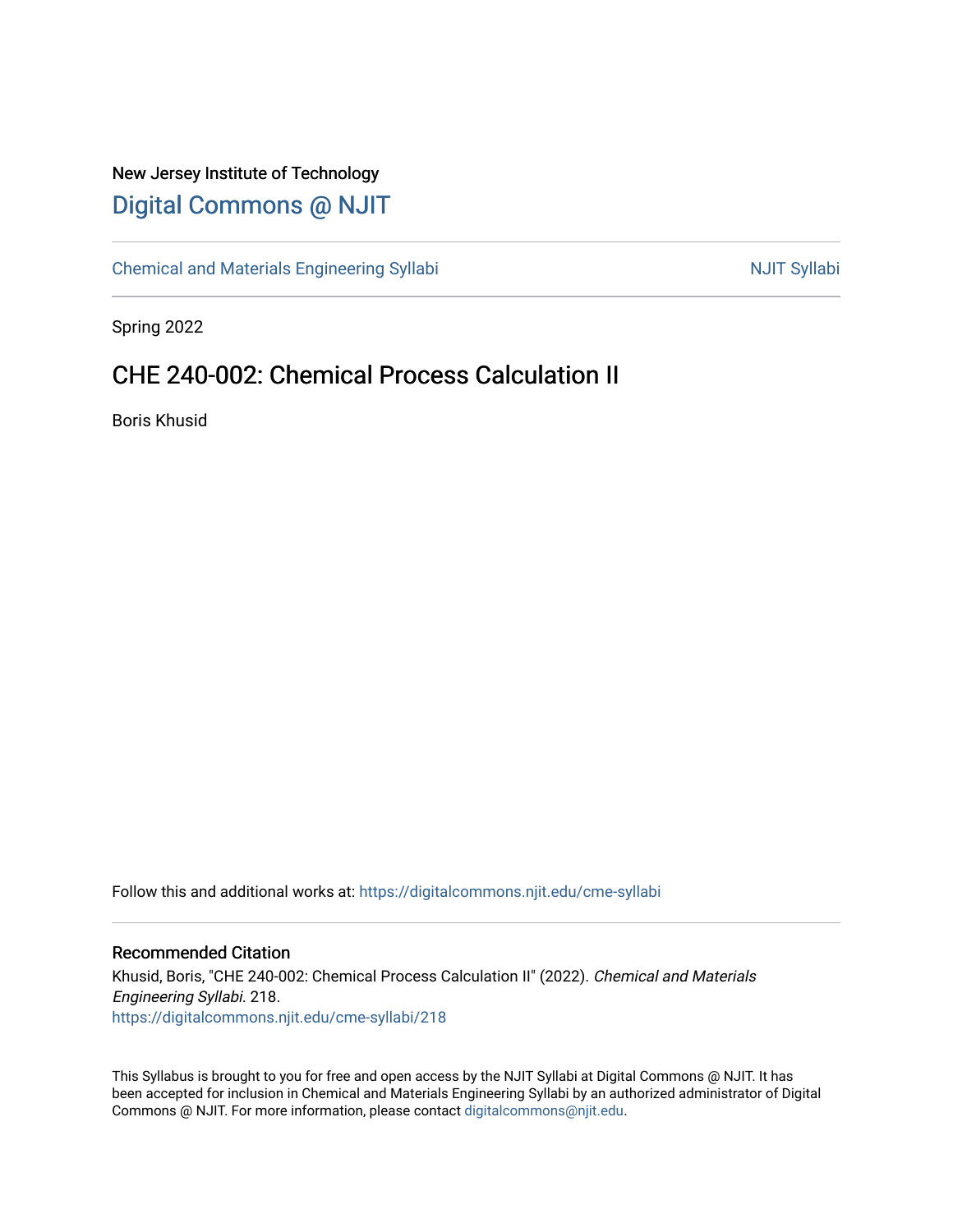## **Syllabus ChE 240 Chemical Process Calculation II Spring 2022**

## **Otto H. York Department of Chemical & Materials Engineering New Jersey Institute of Technology**

## **Spring 2022 AcademicCalendar**

| January  | 17 | Monday    | Martin Luther King, Jr. Day                                                                                 |  |
|----------|----|-----------|-------------------------------------------------------------------------------------------------------------|--|
| January  | 18 | Tuesday   | First Day of Classes                                                                                        |  |
| January  | 22 | Saturday  | Saturday Classes Begin                                                                                      |  |
| January  | 24 | Monday    | Last Day to Add/Drop a Class                                                                                |  |
| January  | 24 | Monday    | Last Day for 100% Refund, Full or Partial<br>Withdrawal                                                     |  |
| January  | 25 | Tuesday   | W Grades Posted for Course Withdrawals                                                                      |  |
| January  | 31 | Monday    | Last Day for 90% Refund, Full or Partial<br>Withdrawal, No Refund for Partial<br>Withdrawal after this date |  |
| February | 14 | Monday    | Last Day for 50% Refund, Full Withdrawal                                                                    |  |
| March    | 7  | Monday    | Last Day for 25% Refund, Full Withdrawal                                                                    |  |
| March    | 14 | Monday    | Spring Recess Begins - No Classes Scheduled<br>- University Open                                            |  |
| March    | 19 | Saturday  | Spring Recess Ends                                                                                          |  |
| April    | 4  | Monday    | Last Day to Withdraw                                                                                        |  |
| April    | 15 | Friday    | Good Friday - No Classes Scheduled -<br>University Closed                                                   |  |
| April    | 17 | Sunday    | Easter Sunday - No Classes Scheduled -<br><b>University Closed</b>                                          |  |
| May      | 3  | Tuesday   | <b>Friday Classes Meet</b>                                                                                  |  |
| May      | 3  | Tuesday   | Last Day of Classes                                                                                         |  |
| May      | 4  | Wednesday | Reading Day 1                                                                                               |  |
| May      | 5  | Thursday  | <b>Reading Day 2</b>                                                                                        |  |
| May      | 6  | Friday    | <b>Final Exams Begin</b>                                                                                    |  |
| May      | 12 | Thursday  | <b>Final Exams End</b>                                                                                      |  |
|          |    |           |                                                                                                             |  |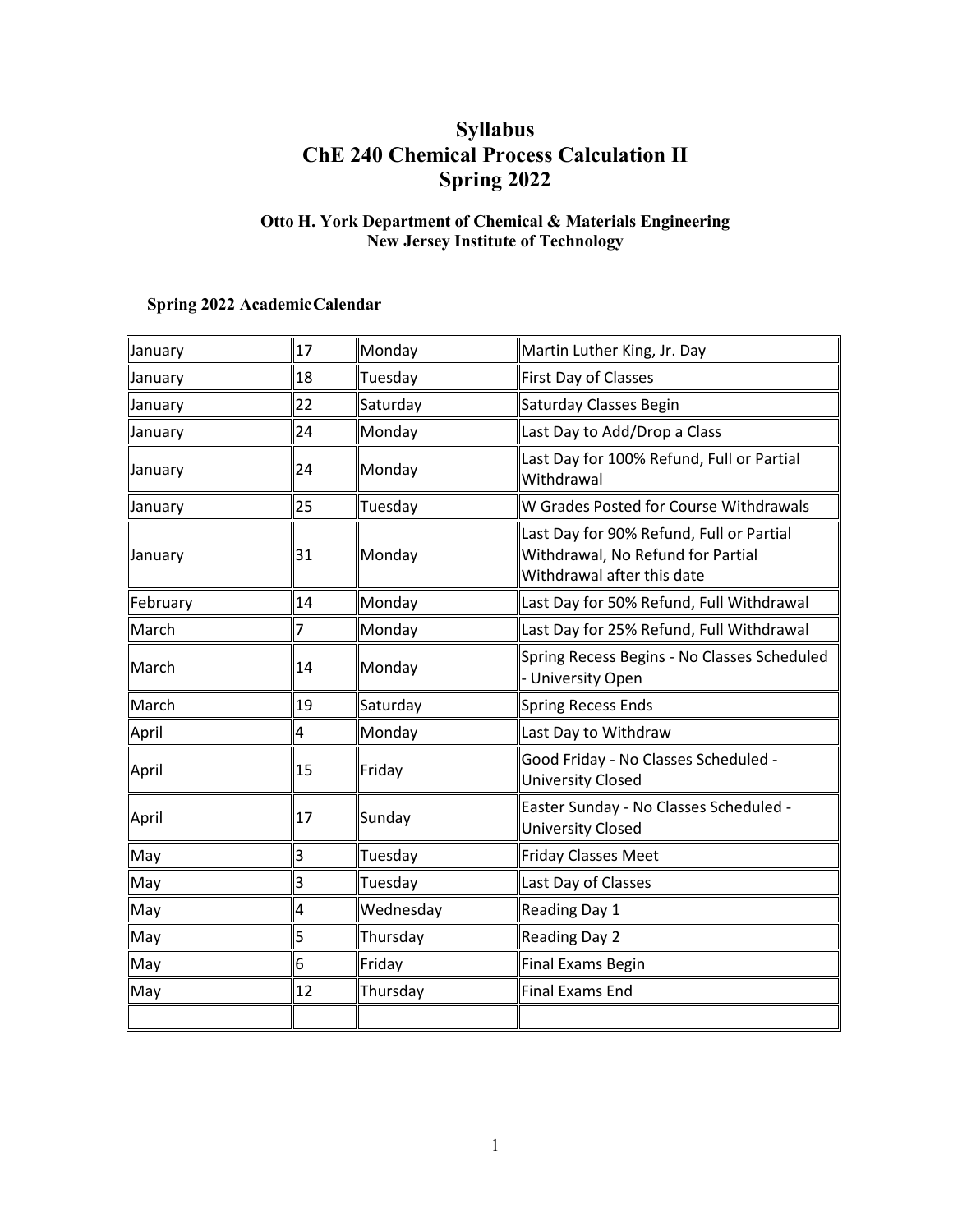#### **General course information**

**CHE 240 - Chemical Process Calculation II**. This course covers the basic principles of energy balances for a variety of engineering systems. Combined with material from other sophomore courses, simple designs of chemical processes are considered. The course uses primarily chemistry and algebra to access operating performance of a wide variety of chemical processes and equipment.

#### **Days/ Times/Location:**

Wednesday, 1:00 PM - 2:20 PM, KUPF 208 Friday, 1:00 PM - 2:20 PM KUPF 207 **Pre-requisites:** Chemical Process Calculations I (ChE 210), Chemical Engineering Thermodynamics I (ChE 230), **Credits and contact hours** 2 credits, 3 contact hours

#### **Course coordinator/instructor**

Dr. Boris Khusid Faculty Memorial Hall 215 (office); 973-596-3316 (phone); [khusid@njit.edu](mailto:khusid@njit.edu) (e-mail) http://chemicaleng.njit.edu/people/khusid.php (website)

**Office Hours** Faculty Memorial Hall R215, Wednesday, 9:30 am-12 noon by arrangement to ensure proper social distancing.

**Note:** you can always schedule an appointment or a WebEx session by email if the office hour time conflicts with your classes.

#### **Specific course information**

**Textbooks: Required** - Felder, R. M., Rousseau, R. W., Bullard, L. G., "Elementary Principles of Chemical Processes", 4th Edition, John Wiley & Sons, New York, New York, 2016 https://www.wileyplus.com/engineering-and-materials-science/felder-elementary-principles-of-chemical-processes-4e-eprof18116/

**Recommended** –1) Poling B.E., Prausnits J.M., O'Connell J.P., "The Properties of Gases and Liquids" 5th Edition, McGraw-Hill, 2004 <https://www.accessengineeringlibrary.com/content/book/9780070116825> 2) Green D.W., Southard M.Z., "Perry's Chemical Engineers' Handbook" - 9th Edition, McGraw-Hill, 2019 or earlier editions <https://www.accessengineeringlibrary.com/content/book/9780071834087>

**Other learning material:** The lecture notes to be posted on the class website give a summary of the course material. Please print and have them along with your textbook and calculator in the class. You will make additional notes during the lectures.

#### **Course delivery**: Face-to-face mode

#### **Specific goals for the course:**

The student will be able to

- 1. Know basic concepts related to materials and energy balances
- 2. Draw and label process flowcharts from verbal process descriptions for material balance
- 3. Write and solve material balance equations for single phase systems and multi-phase systems for both steady-state and transient processes and processes with/without reactions
- 4. Draw and label process flowcharts from verbal process descriptions for energy calculation;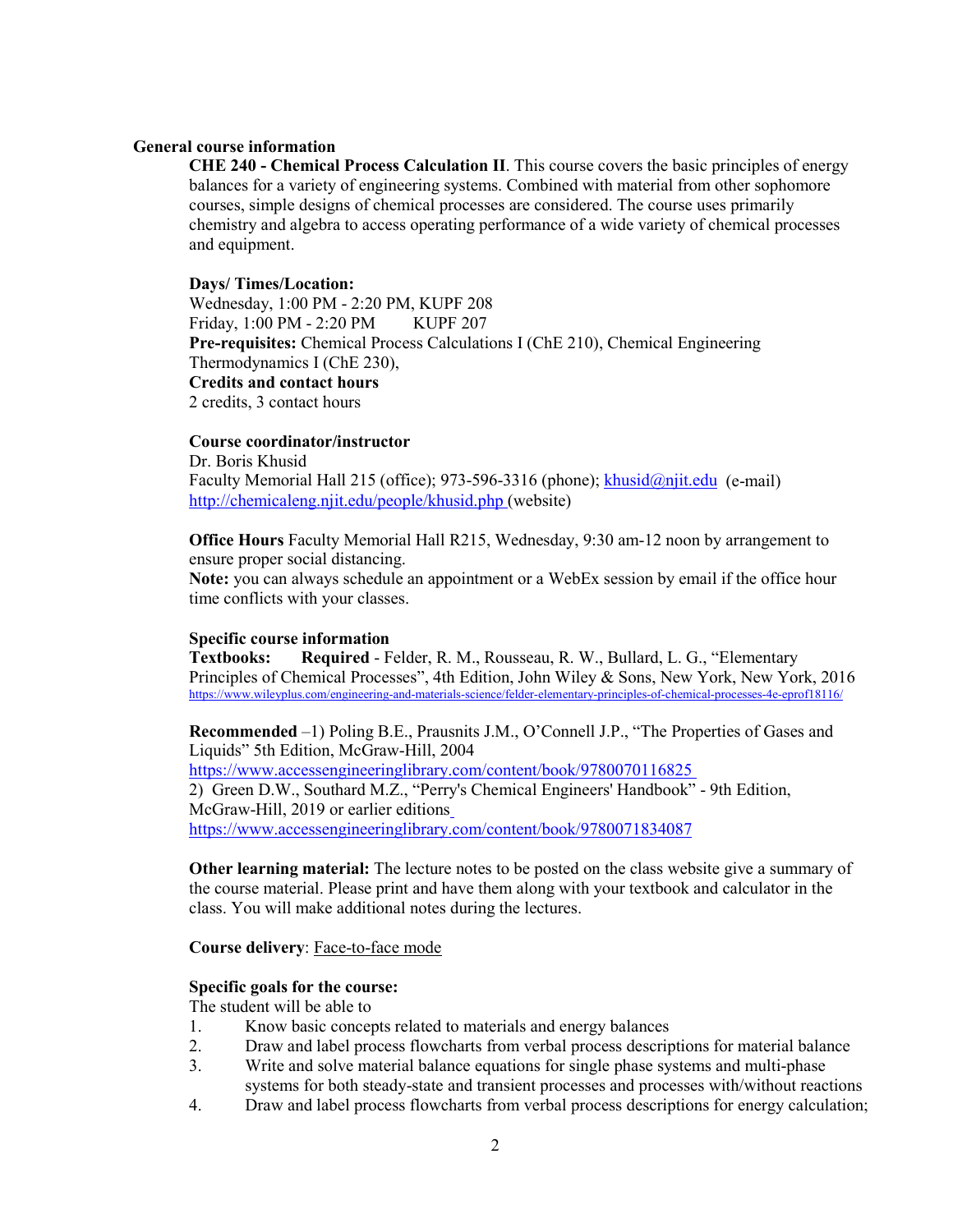5. Write and solve energy balance equations based on the  $1<sup>st</sup>$  law of thermodynamics for both steady and transient processes with /without phase change, or dissolving or absorption, or reactions

- 6. Use spreadsheets (EXCEL or other software) to solve material and energy balance problems
- 7. Be professional and responsible in team activities<br>8. Analyze simultaneous materials and energy balance
- Analyze simultaneous materials and energy balance processes

**b.** This course explicitly addresses the following ABET outcomes: a, d, e, f; (1,4,5)

#### **7. Topics**

- 1. Single phase system properties (Volumetric properties of fluid)
- 2. Multi-phase system properties (G-L, L-L, L-S systems)
- 3. Energy balance for open and closed systems  $(1<sup>st</sup> law of thermodynamics)$
- 4. Energy balance for non-reactive systems (phase change or solution)
- 5. Energy balance for reactive systems
- 6. Materials and energy balance for transient systems (derive differential equation and solve 1<sup>st</sup> order linear differential equation)

#### **Grading**

Your performance will be graded on an absolute scale, so your grade is not affected by how others do. Final letter grades will be awarded based on your weighted average score as follows:

| Homework (individual)     | 10% |
|---------------------------|-----|
| Quizzes (individual)      | 10% |
| Project/group activities  | 25% |
| Midterm exam (individual) | 25% |
| Final exam (individual)   | 30% |
|                           |     |

**Letter grades** will be assigned automatically by an Excel code based on the following totals:

| 90% and above |
|---------------|
| 85%-89.9%     |
| 80%-84.9%     |
| 75%-79.9%     |
| 70%-74.9%     |
| 60%-69.9%     |
| Less than 60% |
|               |

**For succes**s, you are strongly advised to

**Review/work on** the material of the previous lecture before the next class.

**Read** the lecture notes and covered sections of the required textbook.

**Use** the printed lecture notes in class along with the computer and calculator.

**Take** additional notes during the lectures.

**Work out** all derivations and examples in the lecture notes and in-class examples on your own after each lecture.

**In case of questions**, please see the instructor during Office Hours or raise questions in the class. Do not delay it to the exam week.

## **Policies on assignments/exams and classroom policy**

#### **Homework is an integral part of the course:**

 Homework (HW) assignments will be posted on Canvas and **must be uploaded into Canvas in DOC or PDF format by the due date**. Do not send images taking with cell phone! Late HW will not be accepted for grading without an excuse authorized by the NJIT Dean of Students Office. All HW assignments will be individual.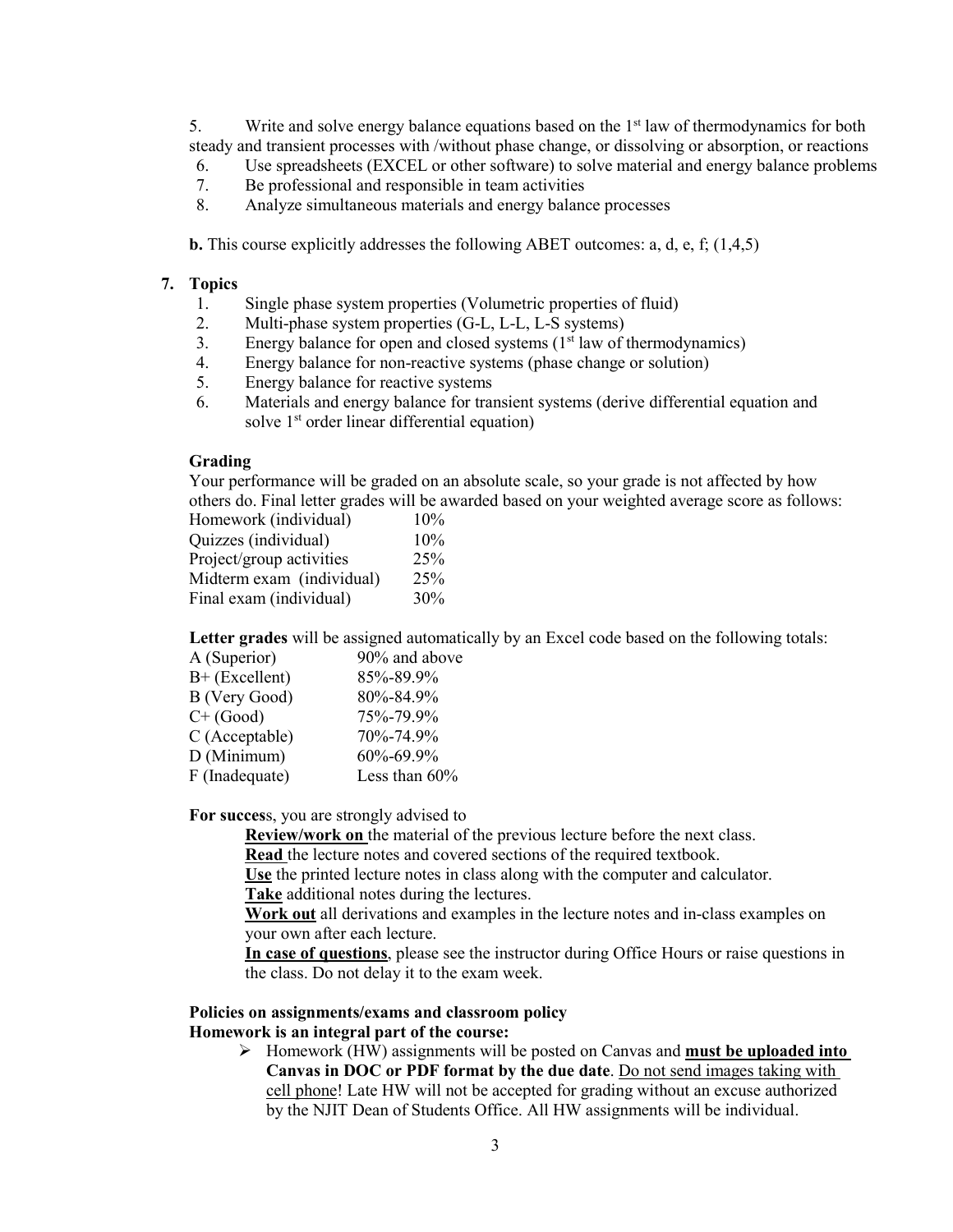- **Homework format:** Failure to observe the following HW conventions will result in a downgrade of the HW score.
- **File name** should include student's first and last names, HW assignment No.
- **Header:** The top of each sheet of a HW assignment must contain the following information from left to right:

|              |              | Student's first   Course   HW assignment | Date | Page No/total |
|--------------|--------------|------------------------------------------|------|---------------|
| & last names | $N_{\Omega}$ | No                                       | due  | pages         |

- **Writing**: Homework should be printed carefully and legibly. If it can't be read, it can't be graded!
- **Problem-solution format**: Problems should be clearly labeled and include the HW problem number, brief problem statement and often diagram to illustrate the process, and present basic steps and calculations.
- **Calculations** Homework should include complete calculations for every calculation presented to demonstrate how results were obtained.
	- Include all units for each term in each equation.
	- Indicate the final solution by boxing it in with a rectangular.
- $\triangleright$  Feedback on the homework will be provided during lectures, solutions will be discussed and posted on the class website.
- $\triangleright$  Each problem will be graded individually (up to 5 points). You are allowed to discuss HW problems with peer students, but cannot copy the solution.

### **Group Project Assignment**

Form a team (up to 3 students) to carry out a short review project on applications of the course topics to chemical processes & equipment, prepare and post the progress/final reports & slides on the **class website**, and give an **oral presentation** to the class.

**Guidelines** for preparing a project, topics & abstracts of previously presented projects and **detailed criteria** for grading the project report and oral presentation are posted on the class website. Posted **titles & abstract of reports** previously presented serve as examples, **but cannot be copied**!

## **Evaluation of project/group activity**

Each student will be asked at the end of the semester to confidentially rate his/her performance/effort as well as that of all his/her group-members. The **evaluation form** posted on the **class website**. The completed evaluation form has to be submitted either as a hard copy in a sealed envelope or as a word-file attached to an e-mail to the instructor.

- Evaluation forms are due on **Reading Day**.
- Submission of the form after Reading Day and before the final exam will lead to a downgrade of the project score.
- A student will not be allowed to take the final exam without prior submission of the self & peer evaluation form.

## **CME Department policy on electronic devices:**

Electronic devices (i.e., cell phones, tablets, and laptops) are allowed for using in class only when the work assigned requires live external connection for data, WebEx online meetings or during in-class presentations.

## **Classroom policies:**

- Attendance in the classroom meeting is required. There is a high correlation between failure and poor class attendance.
- You have to follow the detailed Covid-19 code of conduct rules and regulation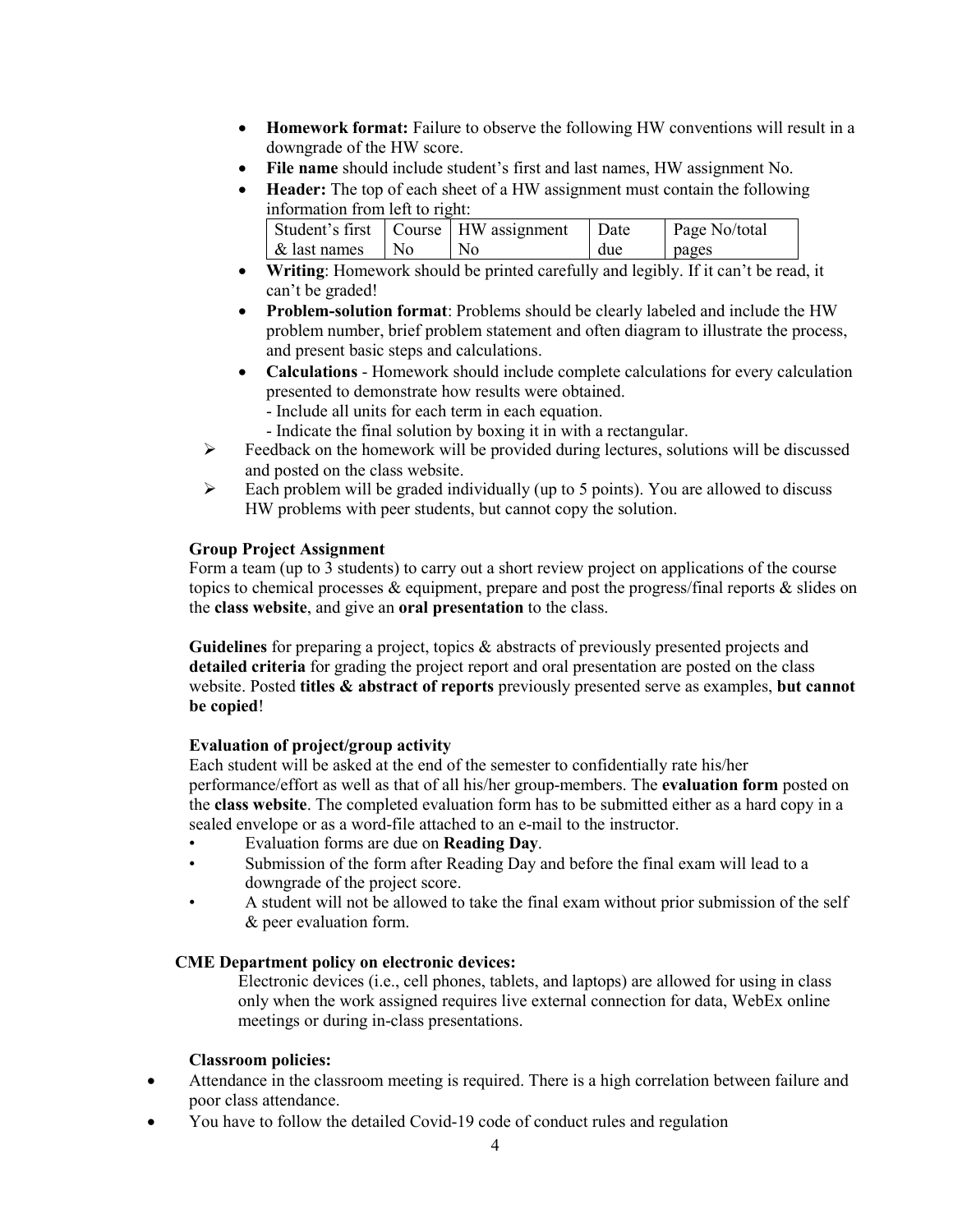requirements/guidelines posted on the NJIT website.

- Eating and drinking are not allowed during the class.
- Behave professionally and show respect to fellow students and the instructor.
- Cellphones should be turned off during the class.

#### **Quizzes**:

There will be quizzes occasionally in the class. If you miss the class, you will miss the quiz that day. There will be no makeup quiz.

#### **Exams:**

There will be one midterm and one final exams; they are open book & lecture notes, calculators and computers can be used*.* Exact date of a midterm exam will be announced a couple of weeks before.

- The comprehensive final exam during Finals' week will cover the course materials.
- The midterm and final exams must be completed individually, in accordance with the NJIT Honor Code.
- Use the HW format for presenting solutions of exam problems.
- Each exam problem will be graded independently (up to 5 points).
- A missed exam will be averaged into the final grade as zero, unless an excuse is obtained. Excuses are granted only for very serious circumstances attested to by the NJIT Dean of Student Office. A student who has been excused will be required to take a makeup exam.
- In the case of an excused absence from the final examination, a student will receive an incomplete grade until a make-up exam is completed.

#### **Disputing a grade on tests/assignments:**

If a student has questions about the grade received for an exam, homework, or classwork he/she must talk to the instructor (or the teaching assistant where appropriate) **no later than a week** after the graded activity has been returned to students. Exam scores can only be disputed during the official Office Hours, not during class time or via email.

**Accommodations due to disability:** If you need accommodations due to a disability please contact Center for Student Success Disability Support Services, Fenster Hall Room 260 to discuss your specific needs. A Letter of Accommodation Eligibility from the Disability Support Services office authorizing your accommodations will be required.

**Academic Integrity** is the cornerstone of higher education and is central to the ideals of this course and the University. Cheating is strictly prohibited and devalues the degree that you are working on. As a member of the NJIT community, it is your responsibility to protect your educational investment by knowing and following the academic code of integrity policy that is found at: <https://www5.njit.edu/policies/sites/policies/files/academic-integrity-code.pdf> .

Please note that it is my professional obligation and responsibility to report any academic misconduct to the Dean of Students Office. Any student found in violation of the code by cheating, plagiarizing or using any online software inappropriately will result in disciplinary action. This may include a failing grade of F, and/or suspension or dismissal from the university. If you have any questions about the code of Academic Integrity, please contact the Dean of Students Office at <https://www.njit.edu/dos/>